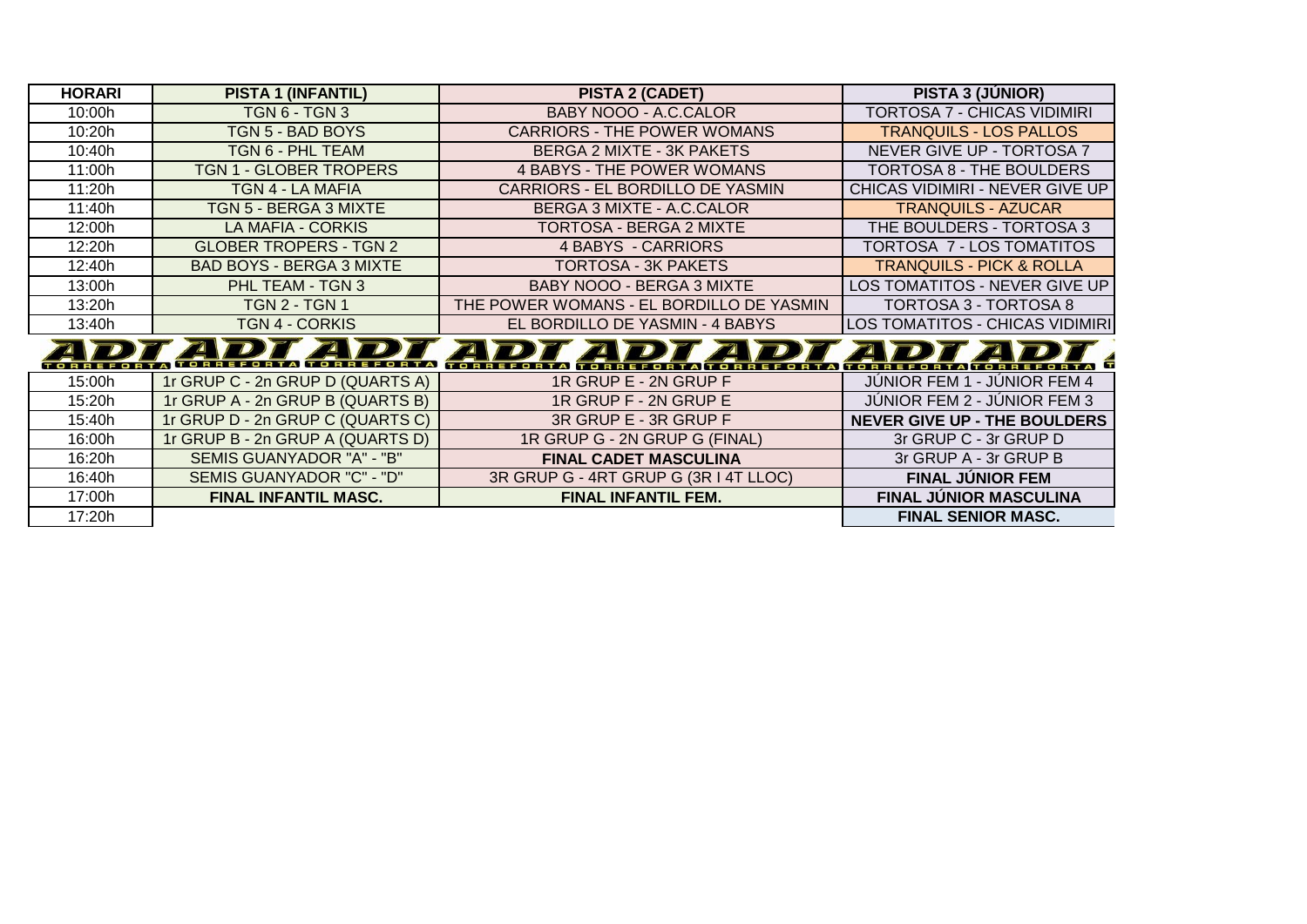| <b>HORARI</b>                                                                                                                          | <b>PISTA 4 (SÈNIOR PRO)</b>                              | <b>PISTA 5 (SENIOR)</b>                    |  |  |  |
|----------------------------------------------------------------------------------------------------------------------------------------|----------------------------------------------------------|--------------------------------------------|--|--|--|
| 10:00h                                                                                                                                 | GYPSSY KINGS AKA LOS CHULETAS - 50 SOMBRAS DE MIKE       | <b>BORGES MIX - CAI SARA GOZA</b>          |  |  |  |
| 10:20h                                                                                                                                 | <b>AZUCAR - PICK &amp; ROLLA</b>                         | SEVEN PLUS ONE - PATOPE                    |  |  |  |
| 10:40h                                                                                                                                 | KOBE MI VILLANO FAVORITO - KATANA'S SERBIAS              | <b>TORTOSA 2 - WAIKIKOS TEAM</b>           |  |  |  |
| 11:00h                                                                                                                                 | LOS MALVADOS - PROBANDO PROBANDO                         | SEVEN PLUS ONE - VIDIPOWER                 |  |  |  |
| 11:20h                                                                                                                                 | GYPSSY KINGS AKA LOS CHULETAS - KATANA'S SERBIAS         | <b>TORTOSA 2 - NO HO SÉ</b>                |  |  |  |
| 11:40h                                                                                                                                 | PICK & ROLLA - LOS PALLOS                                | SEVEN PLUS ONE - MACCABI DE LEVANTAR       |  |  |  |
| 12:00h                                                                                                                                 | 50 SOMBRAS DE MIKE - KOBE, MI VILLANO FAVORITO           | OLD TUNES - EL EQUIPO DE LOS MIÉRCOLES     |  |  |  |
| 12:20h                                                                                                                                 | <b>CORXALLUCLA - LOS MALVADOS</b>                        | CAI SARA GOZA - OLD TUNES                  |  |  |  |
| 12:40h                                                                                                                                 | GYPSSY KINGS AKA LOS CHULETAS - KOBE MI VILLANO FAVORITO | <b>VIDIPOWER - PATOPE</b>                  |  |  |  |
| 13:00h                                                                                                                                 | <b>LOS PALLOS - AZUCAR</b>                               | OLD TUNES - BORGES MIX                     |  |  |  |
| 13:20h                                                                                                                                 | 50 SOMBRAS DE MIKE - KATANA'S SERBIAS                    | NO HO SÉ - WAIKIKOS TEAM                   |  |  |  |
| PROBANDO PROBANDO - CORXALLUCLA<br>13:40h                                                                                              |                                                          | EL EQUIPO DE LOS MIÉRCOLES - CAI SARA GOZA |  |  |  |
| <b>DI ADI AI</b><br>TADTAD<br>TA<br><b>DESCANS</b><br><b>TORREFORTA TORREFORTA TORREFORTA</b> TORREFORTA<br>T O R<br><b>TORREFORTA</b> |                                                          |                                            |  |  |  |
| 15:00h                                                                                                                                 | EQUIPO Nº9 - EQUIPO Nº10                                 | VIDIPOWER - MACCABI DE LEVANTAR            |  |  |  |
| 15:20h                                                                                                                                 | 1RO GRUPO P - 2NDO GRUPO Q (CUARTOS A)                   | BORGES MIX - EL EQUIPO DE LOS MIÉRCOLES    |  |  |  |
| 15:40h                                                                                                                                 | 1RO GRUPO Q - 2NDO GRUPO R (CUARTOS B)                   | MACCABI DE LEVANTAR - PATOPE               |  |  |  |
| 16:00h                                                                                                                                 | 1RO GRUPO R - 2NDO GRUPO P (CUARTOS C)                   | 1R GRUP N - 2N GRUP O                      |  |  |  |
| 16:20h                                                                                                                                 | 1R MEJOR 3RO - 2NDO MEJOR 3RO DE LA CATEG. (CUARTOS D)   | 1R GRUP O - 2N GRUP N                      |  |  |  |
| 16:40h                                                                                                                                 | <b>SEMIFINAL MASC. 1 (A-B)</b>                           | 3R GRUP O - 3R GRUP N                      |  |  |  |
| 17:00h                                                                                                                                 | SEMIFINAL MASC. 2 (C-D)                                  | 4RT GRUP O - 4RT GRUP N                    |  |  |  |
| 17:20h                                                                                                                                 | <b>FINAL MASCULINA ABSOLUTA</b>                          |                                            |  |  |  |